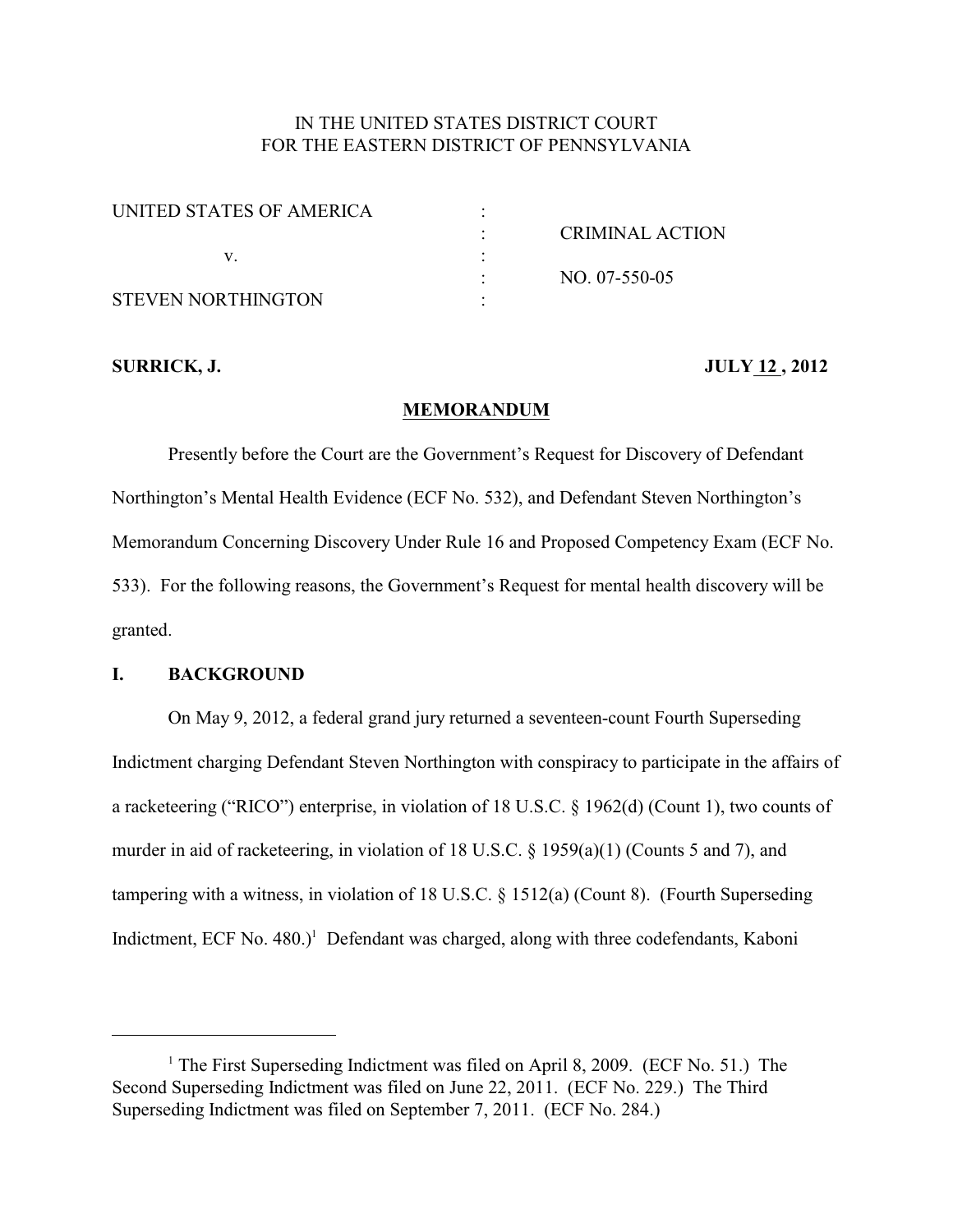Savage ("Savage"), Robert Merritt, and Savage's sister, Kidada Savage.<sup>2</sup> Defendant Lamont Lewis was also charged in the First Superseding Indictment. The charges against Lewis were disposed of by guilty plea on April 21, 2011. On March 14, 2011, the Government filed notices of intent to seek the death penalty against Savage, Merritt and Northington. (ECF Nos. 196, 197, 198.) The Government is not seeking the death penalty against Kidada.

On March 23, 2012, an Order was entered setting forth the requirements of, and the deadline for, the filing of notices under Rule 12.2 of the Federal Rules of Criminal Procedure. (ECF No. 435.) The Order states that "any Defendant intending to introduce evidence relating to a mental disease or defect or any other mental condition . . . bearing on either (1) the issue of guilt or (2) the issue of punishment, shall submit written notice pursuant to Federal Rule of Criminal Procedure 12.2(b)." (*Id.*) The Order further states that notice provided under Rule 12.2(b) "shall include the types and kinds of mental health professionals who may testify, as well as a brief, general summary of the topics to be addressed and the types of testing to be done." (*Id.*) The deadline to file notices under Rule 12.2 was April 9, 2012. (*Id.*) On the date that notices were due, Defendant filed a motion for an extension of time to file his notice under Rule 12.2. (ECF No. 453.) The Government opposed the extension. (ECF No. 458.) On May 25, 2012, an Order was entered granting Defendant's motion and extending the deadline by which Defendant could file a Rule 12.2 Notice until June 11, 2012. (ECF No. 489.)

<sup>&</sup>lt;sup>2</sup> Savage was named as a Defendant in all counts in the Fourth Superseding Indictment: RICO conspiracy (Count 1), twelve counts of murder in aid of racketeering (Counts 2-7, 10-15), tampering with a witness (Count 8), conspiracy to commit murder in aid of racketeering, in violation of 18 U.S.C. § 1959(a)(5) (Count 9), retaliating against a witness, in violation of 18 U.S.C. § 1513(a) (Count 16), and using fire to commit a felony, in violation of 18 U.S.C. § 844(h)(1) (Count 17). (Fourth Superseding Indictment.) Merritt is charged on Counts 1, 9, 10- 15, 16 and 17. Kidada is charged on Counts 1,10-15, 16 and 17. (*Id.*)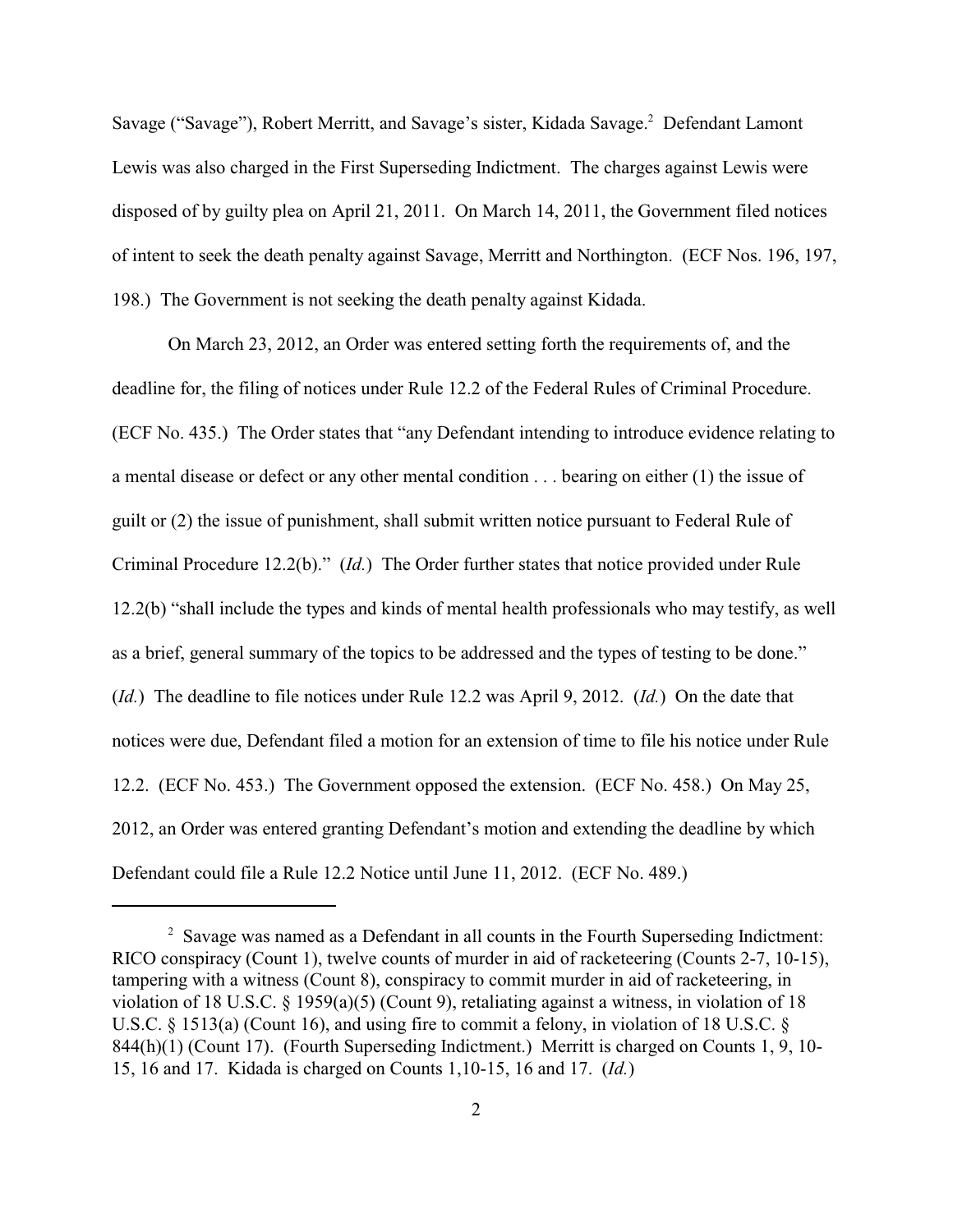On June 7, 2012, Defendant filed a notice pursuant to Rule 12.2. (Rule 12.2 Notice, ECF No. 513.) His Rule 12.2 Notice states that "the defense may seek to introduce expert evidence relating to a mental condition of the Defendant bearing on the issue of punishment." (*Id.* at ¶ 1.) Defendant's Rule 12.2 Notice further states that he "may offer testimony by one or more neuropsychologists, social psychologists and neuropsychiatrists . . . concerning cognitive and intellectual disabilities and brain damage and how these deficiencies combined with [his] social and institutional history to adversely affect his development and adjustment to living in his community and his reaction to and decision making concerning the circumstances alleged in the Indictment . . . ." *(Id.* at  $\P$ [2, 5.) The Rule 12.2 Notice advises that Defendant has "undergone" neuroimaging and neuropsychological testing" but that "[n]o further testing is anticipated at this time." (*Id.* at ¶¶ 3, 4.)

On June 11, 2012, counsel for Defendant notified all parties that they were eighty-five percent certain that Defendant would request an *Atkins* hearing, and that reports from defense experts would not be finalized for at least another sixty days. (Def.'s Mem. 1, ECF No.  $533.$ )<sup>3</sup> Counsel for Defendant subsequently provided the Government with a complete list of all psychological tests conducted on Defendant, including the dates the tests had been administered. (*Id.*)

On June 14, 2012, a status hearing was held to discuss the mental health testing of

<sup>&</sup>lt;sup>3</sup> An *Atkins* hearing is an evidentiary hearing conducted in order to determine whether the defendant is intellectually disabled and therefore ineligible to receive the death penalty. *See Atkins v. Virginia*, 536 U.S. 304, 321 (2002) (holding that imposition of the death penalty against an intellectually disabled individual is unconstitutional); *see also United States v. Smith*, 790 F. Supp. 2d 482, 503 (E.D. La. 2011) ("The point of an *Atkins* hearing is to determine whether a person was [intellectually disabled] at the time of the crime and therefore ineligible for the death penalty.").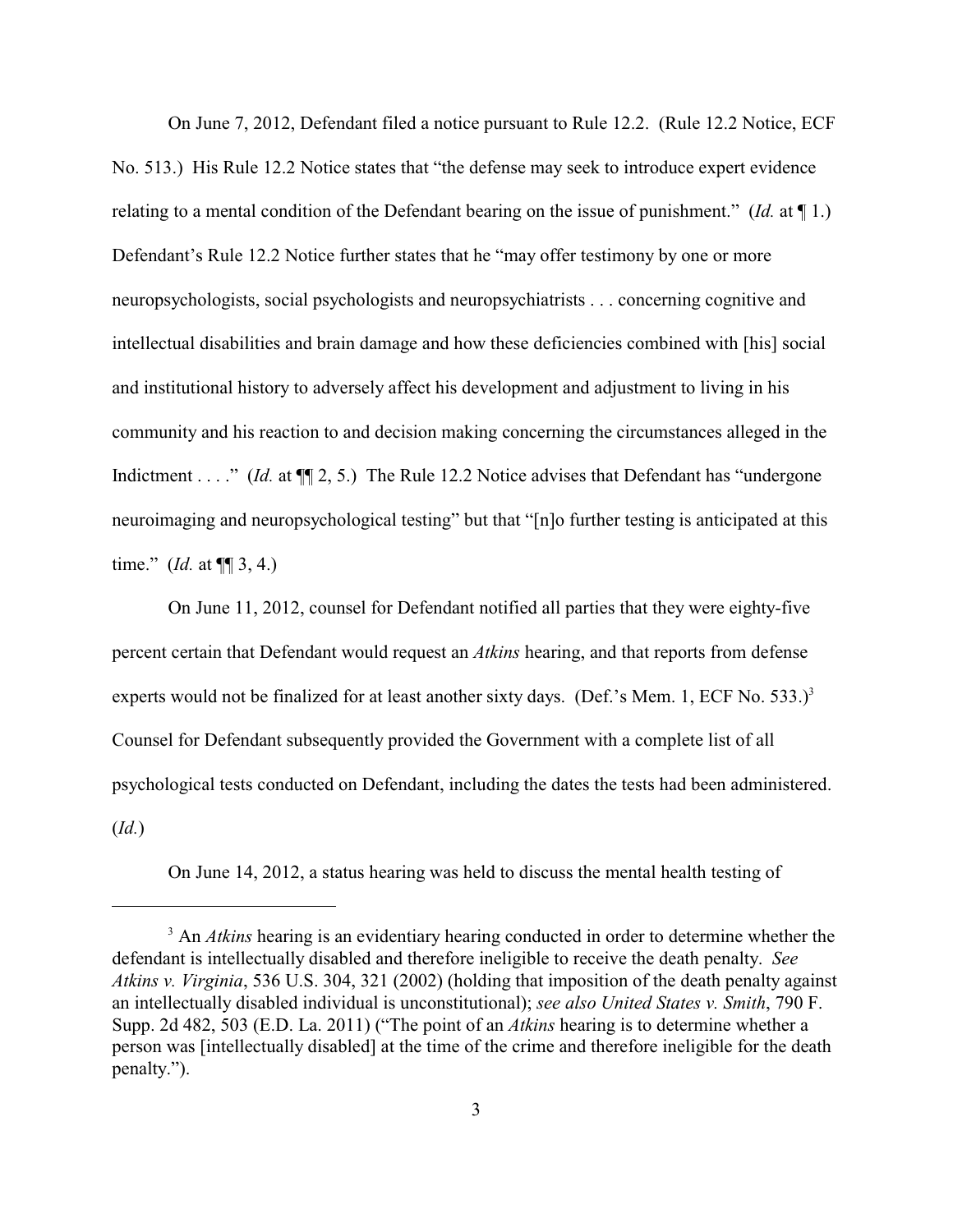Defendant pursuant to his Rule 12.2 Notice. (June 14, 2012 Hr'g Tr. 1 (on file with Court).) At the hearing, the parties discussed the scheduling of a competency evaluation of Defendant as well as the scheduling of the Government's psychological testing of Defendant for purposes of rebuttal. The Government stated at the hearing that the experts it intends to use require the results and reports of Defendant's expert before examining Defendant. (*Id.* at 9-10.) Counsel for Defendant reiterated that the "final reports" of their experts would not be available for at least another sixty days, but that the Government is not entitled to those final reports prior to independently examining Defendant. (*Id.* at 11-13.) The Court requested that the parties submit briefing on the issue of whether the Government is entitled to the final reports of Defendant's experts prior to conducting its own examination of Defendant.

In response to the Court's request for briefing, on June 18, 2012, the Government filed a Memorandum Requesting Discovery of Defendant Northington's Mental Health Evidence. (Gov't's Mem., ECF No. 532). $4$  Also on June 18, 2012, Defendant filed a Memorandum Concerning Discovery Under Rule 16 and Proposed Competency Exam. (Def.'s Mem.)<sup>5</sup> At a status conference held on July 2, 2012, counsel for Defendant agreed to immediately turn over all raw data and test results to the Government. Defense counsel also advised that defense expert reports would not be available for at least another month.

<sup>&</sup>lt;sup>4</sup> We will treat this "request" as a motion for mental health discovery.

 $5$  The parties agreed that the Court would select a psychiatrist to conduct a competency evaluation of Defendant. On July 3, 2012, an Order was entered appointing Dr. Pogos H. Voskanian to conduct the evaluation and to submit a report to the Court. (ECF No. 542.)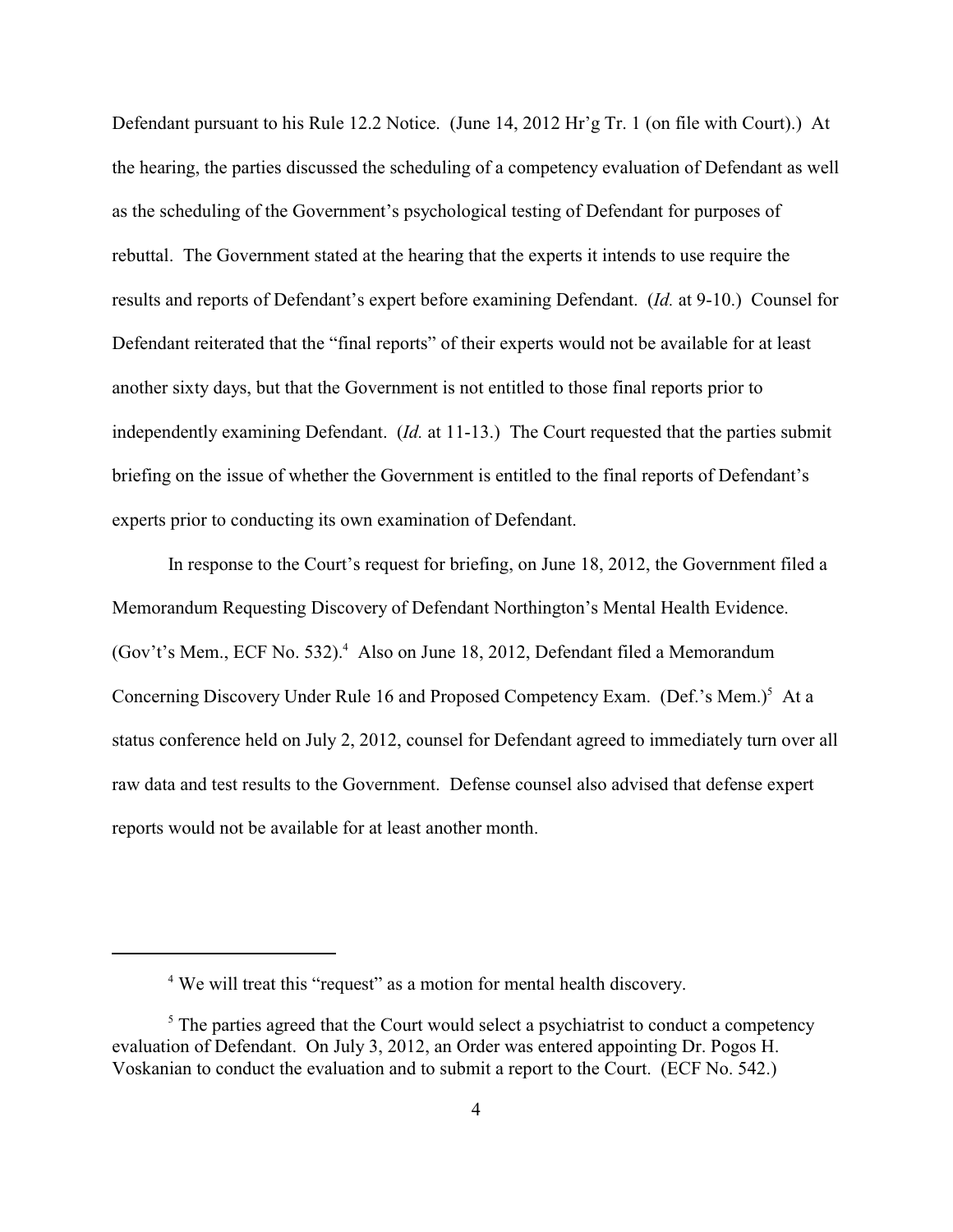## **II. DISCUSSION**

The Federal Death Penalty Act ("FDPA"), 18 U.S.C. § 3591, *et seq.*, prohibits the carrying out of the death sentence on a person who is intellectually disabled. 18 U.S.C. § 3596(c) ("A sentence of death shall not be carried out upon a person who is mentally retarded.").<sup>6</sup> In *Atkins*, the Supreme Court held that executing intellectually disabled defendants was cruel and unusual punishment in violation of the Eighth Amendment. 536 U.S. at 321. With this decision, the Supreme Court created a categorical exclusion from the death penalty for a certain class of individuals who qualify under psychological definitions as intellectually disabled. Although it is clear that the execution of intellectually disabled defendants is prohibited, neither the FDPA, *Atkins*, nor the Federal Rules of Criminal Procedure establish a procedure for determining claims of intellectual disability.<sup>7</sup> The parties' dispute involves a narrow discovery issue related to Defendant's *Atkins* claim. We are asked to decide whether the reports of Defendant's mental health experts may be disclosed to the Government prior to the Government's experts examining Defendant and generating their own reports for purposes of rebuttal.

#### **A. The Parties' Contentions**

The Government requests pretrial disclosure of Defendant's mental health evidence. Specifically, the Government requests the Court to order defense counsel to provide to the

 $6\,$  In recent years, the field of psychology has favored use of the clinical designation "intellectual disability" instead of "mental retardation." District courts have followed this trend. *See, e.g*, *United States v. Lewis*, No. 08-404, 2010 U.S. Dist. LEXIS 138375, at \*5 (N.D. Ohio Dec. 23, 2010) (using the phrase "intellectually disabled" instead of "mentally retarded"). Although the FDPA continues to use "mental retardation," *see* 18 U.S.C. § 3596(c), we will refer to Defendant's alleged mental health condition as an "intellectual disability."

<sup>&</sup>lt;sup>7</sup> In *Atkins*, the Supreme Court left "to the state [s] the task of developing appropriate ways to enforce the constitutional restriction upon [their] execution." 536 U.S. at 317.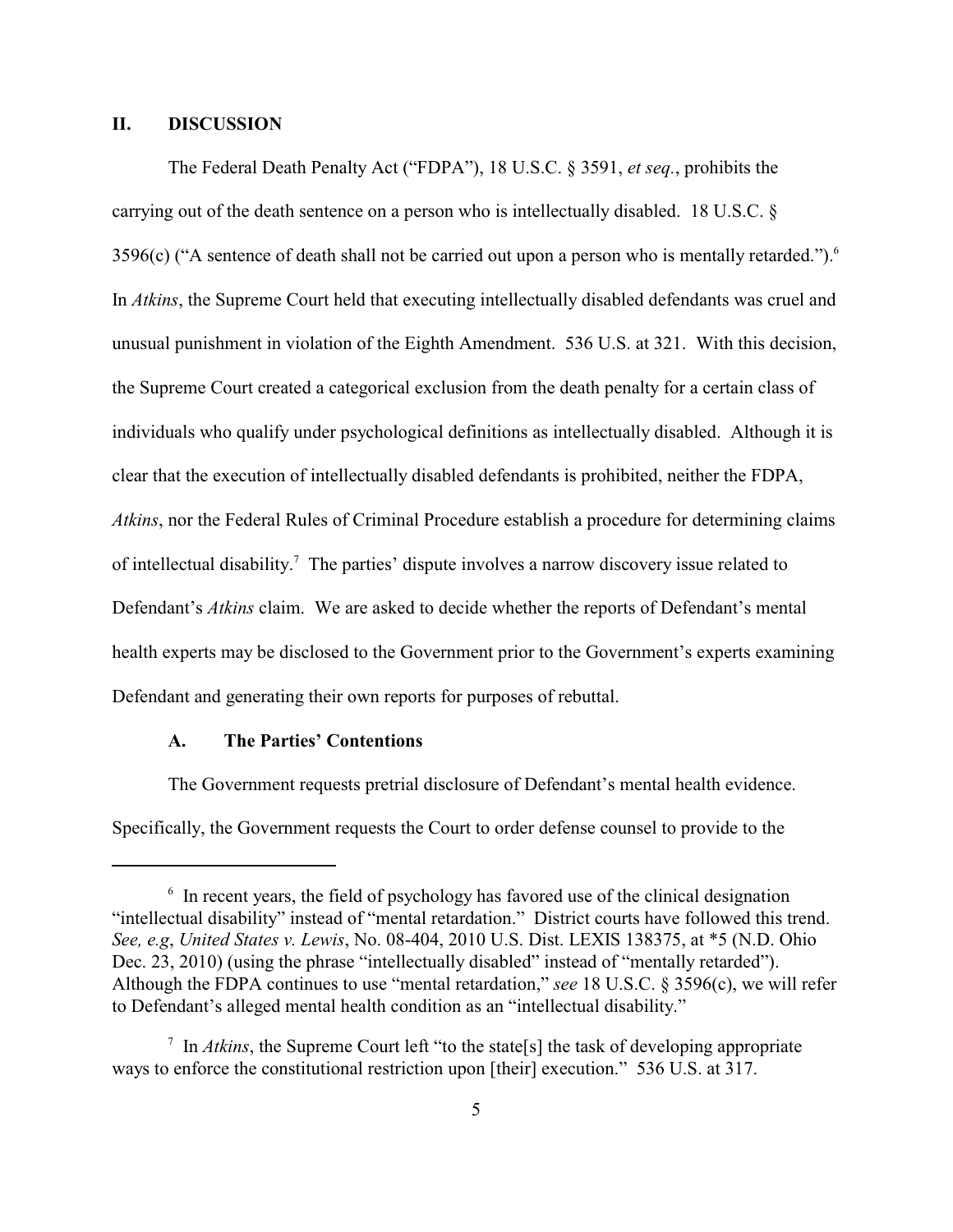Government "taint" or "firewalled" attorney and to the Government's experts, the results of Defendant's intellectual disability testing and any related conclusions of Defendant's mental health experts.<sup>8</sup> The Government argues that Defendant's delay in providing notice of a potential *Atkins* claim was completely unreasonable, particularly since testing was conducted over eight months ago. It further argues that it is entitled to this mental health discovery under Rule 16(b) of the Federal Rules of Criminal Procedure. Finally, the Government requests that the Court schedule a pretrial hearing to adjudicate Defendant's *Atkins* claim.

Defendant does not dispute that the Government is entitled to examine him under conditions set by the Court once an appropriate motion is made by the Government. Defendant instead takes issue with the disclosure of its experts' reports prior to the Government's examination of Defendant. Defendant contends that Rule 16, which addresses a defendant's disclosure obligations in a criminal proceeding, does not "require disclosure of a formal report to the prosecution prior to their evaluation." (Def.'s Mem. 2.) Defendant also points to Rule 12.2 to support his argument that he need not disclose his reports to the Government until the Government has first disclosed its expert reports to Defendant. (*Id.*) According to Defendant, all that the Government is entitled to is "a summary or notice sufficient to inform [it] of the mental infirmity the defendant claims and sufficient to allow the employment of an expert in the appropriate field to conduct an evaluation." (*Id.*)

<sup>&</sup>lt;sup>8</sup> The Government's Memorandum proposes the designation of an attorney from the Department of Justice or an Assistant United States Attorney from the Eastern District of Pennsylvania to serve as the firewalled attorney for the Government. (Gov't's Mem. 2 n.2.) On July 11, 2012, an Order was entered designating Assistant United States Attorney Maureen McCartney as the "taint" or "firewalled" attorney. (ECF No. 544.)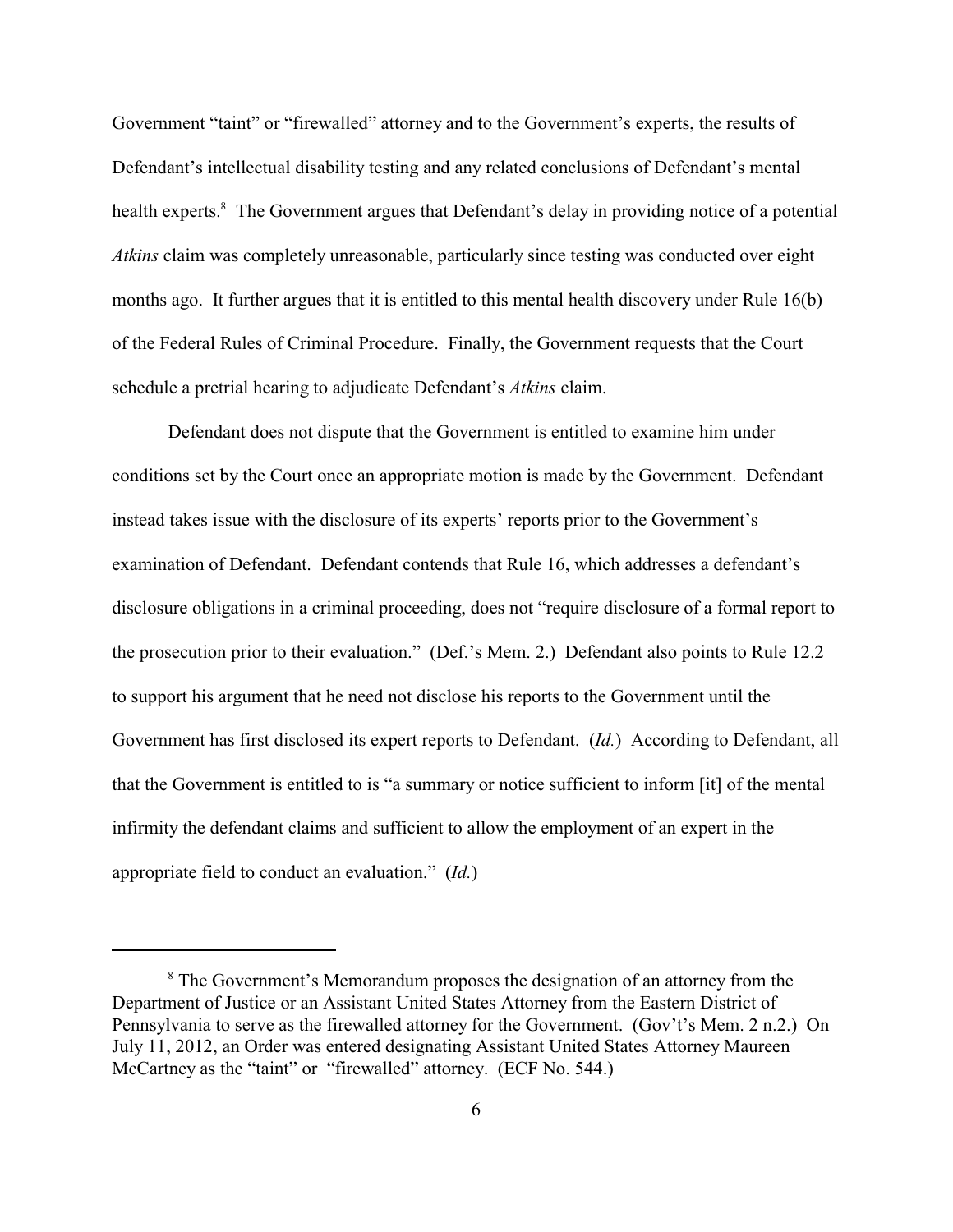### **B. Applicable Rules**

Resolving this discovery issue requires review of the Federal Rules of Criminal Procedure applicable to discovery of mental health evidence in a capital case. Rule 12.2(b) provides that:

If a defendant intends to introduce expert evidence relating to a mental disease or defect or any other mental condition of the defendant bearing on either (1) the issue of guilt or (2) the issue of punishment in a capital case, the defendant must — within the time provided for filing a pretrial motion or at any later time the court sets notify an attorney for the government in writing of this intention and file a copy of the notice with the clerk. The court may, for good cause, allow the defendant to file the notice late, grant the parties additional trial-preparation time, or make other appropriate orders.

Fed. R. Crim. P. 12.2(b).

Once the defendant provides notice under Rule 12.2(b), "the court may, upon the government's motion, order the defendant to be examined" by an expert selected by the Government. Fed. R. Crim. P. 12.2(c)(1)(B). The Government's examination is conducted "under procedures ordered by the court." *Id.* In addition, where the evidence is intended to be used solely at the sentencing phase of trial, the results and reports of the Government expert's examination "must be sealed and must not be disclosed to any attorney for the government or the defendant unless the defendant is found guilty of one or more capital crimes and the defendant confirms an intent to offer during sentencing proceedings expert evidence on mental condition." Fed. R. Crim. P. 12.2(c)(2). Rule 12.2(c) also addresses the disclosure of defense expert reports after a Rule 12.2 notice is filed. After disclosure of the Government's expert report, "the defendant must disclose to the Government the results and reports of any examination on mental condition conducted by the defendant's expert about which the defendant intends to introduce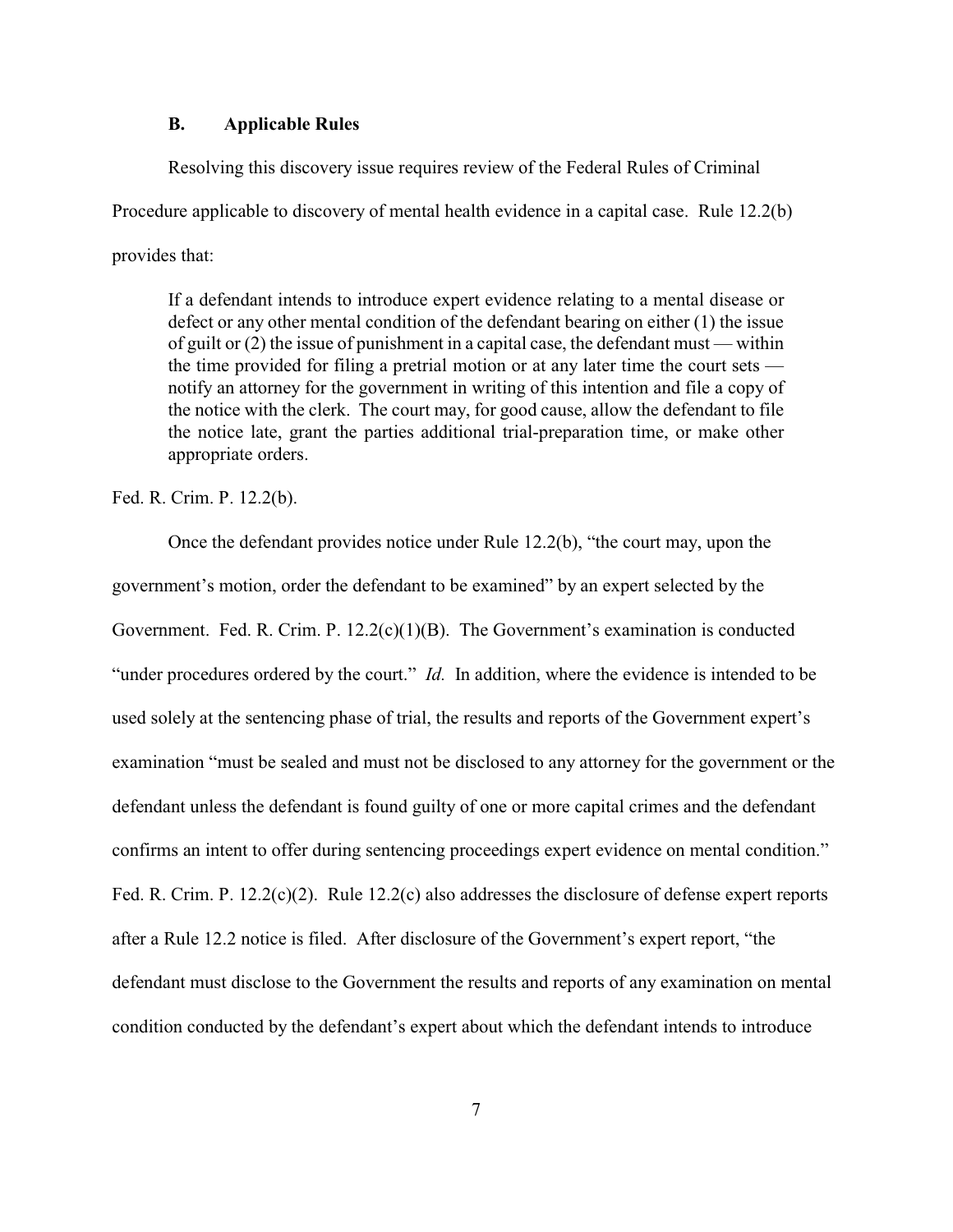expert evidence." Fed. R. Crim. P.  $12.2(c)(3)$ . The "objective [of Rule 12.2] is to give the government time to prepare to meet the issue [of defendant's mental health condition], which will usually require reliance upon expert testimony." Fed. R. Crim. P. 12.2 advisory committee note. Rule 12.2 was amended in 2002. *Id.* The 2002 amendment "leaves to the court the determination of what procedures should be used for a court-ordered examination on the defendant's mental condition (apart from insanity)." *Id.*

Rule 16 of the Federal Rules of Criminal Procedure generally governs discovery in criminal cases. It "is intended to prescribe the minimum amount of discovery to which the parties are entitled" and is "not intended to limit the judge's discretion to order broader discovery in appropriate cases." Fed. R. Crim. P. 16 advisory committee note. Subsection  $(b)(1)(C)$  of Rule 16 specifically addresses a defendant's disclosure obligations with respect to expert witnesses. It states, in relevant part:

The defendant must, at the government's request, give to the government a written summary of any testimony that the defendant intends to use under Rules 702, 703, or 705 of the Federal Rules of Evidence as evidence at trial, if—

(ii) the defendant has given notice under Rule 12.2(b) of an intent to present expert testimony on the defendant's mental condition.

This summary must describe the witness's opinions, the bases and reasons for those opinions, and the witness's qualifications.

Fed. R. Crim. P. 16(b)(1)(C).

The Advisory Committee Notes to Rule 16(b) shed some light on the relationship

between Rules 16(b) and 12.2(b):

The Amendment to Rule  $16(b)(1)(C)$  provides that if the defendant has notified the government under Rule 12.2 of an intent to rely on expert testimony to show the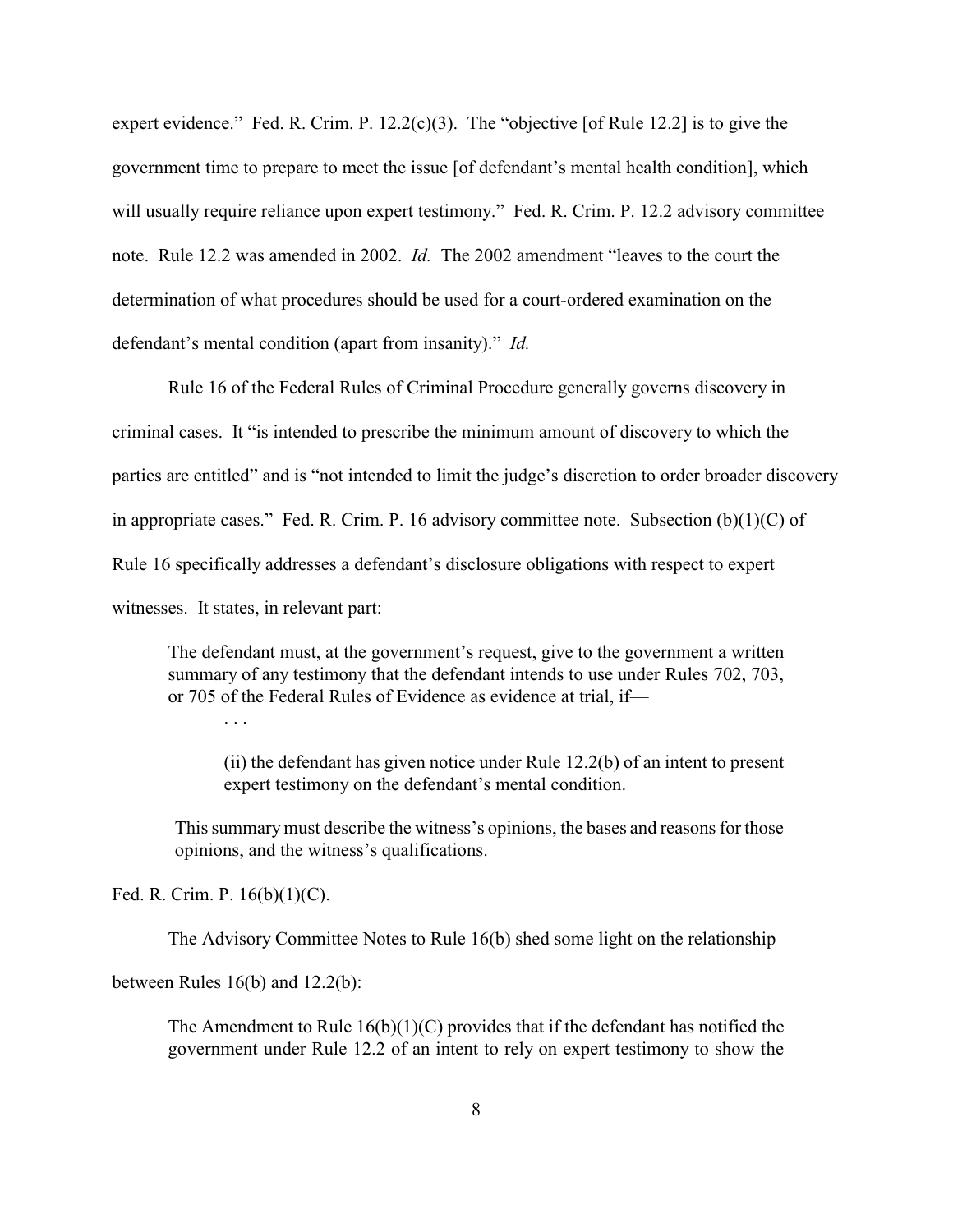defendant's mental condition, the government may request the defense to disclose information about its expert witnesses. Although Rule 12.2 insures that the government will not be surprised by the nature of the defense or that the defense intends to call an expert witness, that rule makes no provision for discovery of the identity, the expected testimony, or the qualifications of the expert witness. The amendment provides the government with the limited right to respond to the notice provided under Rule 12.2 by requesting more specific information about the expert.

Rule  $16(b)(1)(C)$  advisory committee note.

# **C. Legal Analysis**

Consideration of the instant discovery dispute implicates not only Rules 12.2(b) and 16(b), but also the Court's authority to regulate the conduct of criminal proceedings, including discovery disclosure requirements, the goals of the FDPA, Defendant's Fifth and Sixth Amendment rights, and the procedure for determining whether a defendant is deemed intellectually disabled and thus ineligible for a death sentence.

Rule 16(b) makes clear that if a defendant has provided notice under Rule 12.2(b), then upon the Government's request, the defendant must turn over a summary of the expert witness testimony that the defendant "intends to use . . . as evidence at trial." Fed. R. Crim. P.  $16(b)(1)(C)$ . This summary must include "the [expert] witness's opinions, the bases and reasons for those opinions, and the [expert] witness's qualifications." Fed. R. Crim. P.  $16(b)(1)(C)$ .

<sup>&</sup>lt;sup>9</sup> "Trial" includes both the guilt and penalty phases of a capital trial. *United States v. Catalan-Roman*, 376 F. Supp. 2d 108, 113 (D.P.R. 2005) (recognizing that although a capital trial has different phases, it is one bifurcated trial). Accordingly, the disclosure requirements of Rule 16 apply to both the guilt phase and the sentencing phase of a capital trial. *See United States v. Wilson*, 493 F. Supp. 2d 348, 355 (E.D.N.Y. 2006) (finding that the discovery disclosure requirements of Rule 16 apply during the sentencing phase of trial and ordering defendant to disclose to a firewalled government attorney a written summary of expert testimony on the defendant's mental condition); *Catalan-Roman*, 376 F. Supp. 2d at 113 (noting that Rule 16 applies to capital sentencing phase to the same extent it applies to the guilt phase). Therefore, even though Defendant intends to offer mental health evidence for purposes of sentencing only, the disclosure requirements contained in Rule 16 nevertheless apply.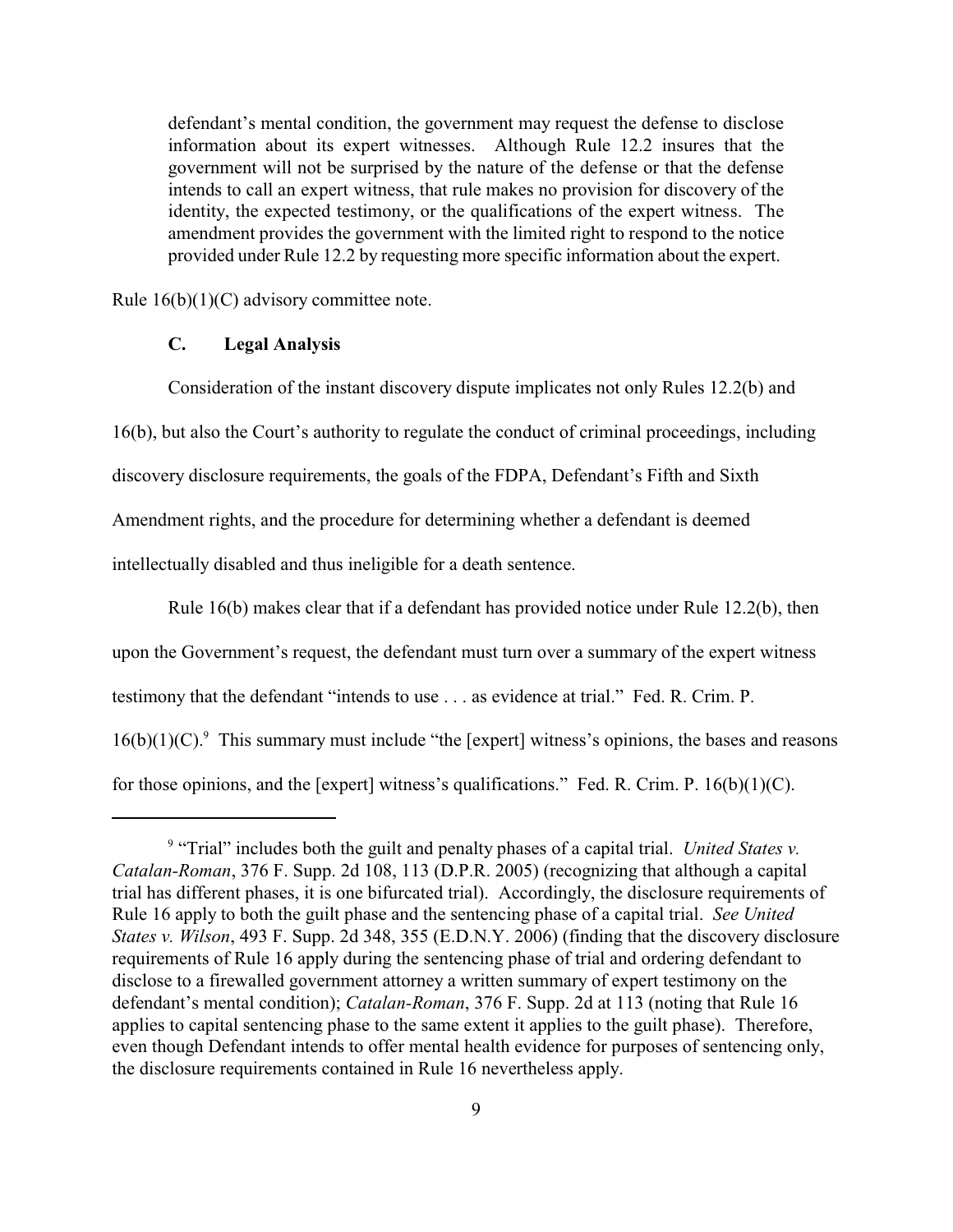Both the Rule and the Advisory Committee Notes make clear that the discovery obligations contained in Rule 16 apply when a defendant files a notice under Rule 12.2(b) indicating an intent to offer mental health evidence. Here, Defendant filed a notice under Rule 12.2(b) stating that he intends to "introduce expert evidence relating to a mental condition . . . bearing on the issue of punishment." (Rule 12.2 Notice ¶ 1.) Defendant's Rule 12.2 Notice further states that he intends to introduce testimony "concerning cognitive and intellectual disabilities." (*Id.* at ¶ 5.) Defendant's Rule 12.2(b) notice triggers the Government's right under Rule  $16(b)(1)(C)$  to request a summary of the expert testimony Defendant intends to use at trial, including a description of "the witness's opinions, and bases and reasons for those opinions, and the witness's qualifications." Fed. R. Crim. P. 16(b)(1)(C). Upon learning that Defendant would be asserting an *Atkins* claim, Defendant requested expert discovery. Under the Rules, Defendant must provide this discovery to the Government.

Since Defendant is obligated to provide the Government with the requested expert discovery, we must determine the extent of, and the schedule for, Defendant's disclosure obligation. Rule 16(b) is silent with respect to the timing of disclosure once the Government requests discovery. The Advisory Committee Notes to Rule 16 state that "it is expected that the parties will make their requests and disclosures in a timely fashion." Fed. R. Crim. P. 16 advisory committee note.<sup>10</sup> The Government requests the immediate disclosure of Defendant's expert reports, and contends that its experts need to review the reports prior to examining

 $10$  In *United States v. Wilson*, the court determined that disclosure in a timely fashion for purposes of Rule 16(b) meant that the defendant was required to turn over their expert reports to the government three weeks prior to jury selection. 493 F. Supp. 2d at 357. In balancing the interests of the parties, the court found that three weeks provided enough time for the government to schedule their examination. *Id.*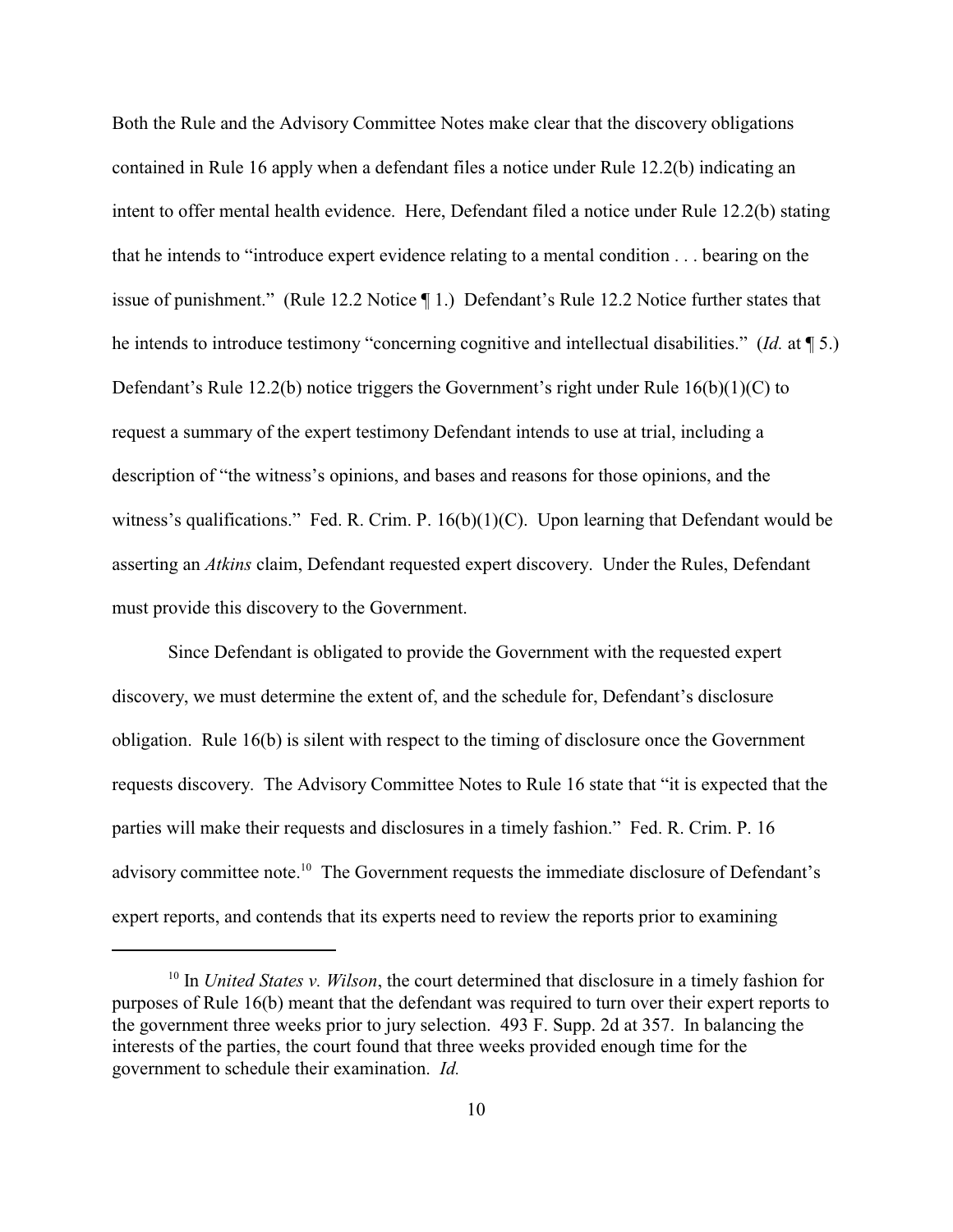Defendant in order to provide a meaningful rebuttal. Defendant relies on Rule 12.2(c) to support his argument that he need not turn over his expert reports prior to the Government's examination. As noted above, Rule  $12.2(c)(2)$  provides that the Government's expert report "must be sealed and must not be disclosed to any attorney for the government or the defendant unless the defendant is found guilty of one or more capital crimes and the defendant confirms an intent to offer during sentencing proceedings expert evidence on [a] mental condition." Fed. R. Crim. P. 12.2(c)(2). The Rule further provides that after disclosure of the Government's expert reports, "the defendant must disclose to the government the results and reports of any examination on mental condition conducted by the defendant's expert about which the defendant intends to introduce expert evidence." Fed. R. Crim. P. 12.2(c)(3). Based on these rules, Defendant suggests that he need not turn over his expert reports until after the Government discloses its expert reports.

Defendant's reliance on the expert report disclosure provisions of Rule 12.2(c) overlooks the nature of his Rule 12.2 Notice. Defendant is claiming intellectual disability. He is making a claim pursuant to *Atkins v. Virginia*, 536 U.S. 304 (2002). The procedure used by district courts that have considered *Atkins* claims does not logically fit within the framework established by Rule 12.2(c). When addressing *Atkins* claims, the determination of whether a defendant is ineligible for the death penalty due to intellectual disability is made by the district court prior to trial, not by a jury. A preponderance of the evidence standard is employed. *See United States v. Sablan*, 461 F. Supp. 2d 1239, 1242 (D. Colo. 2006); *United States v. Hardy*, 644 F. Supp. 2d 749, 752 (E.D. La. 2008) (noting that judicial economy justifies a pretrial determination of a defendant's intellectual disability claim); *United States v. Nelson*, 419 F. Supp. 2d 891, 894 (E.D.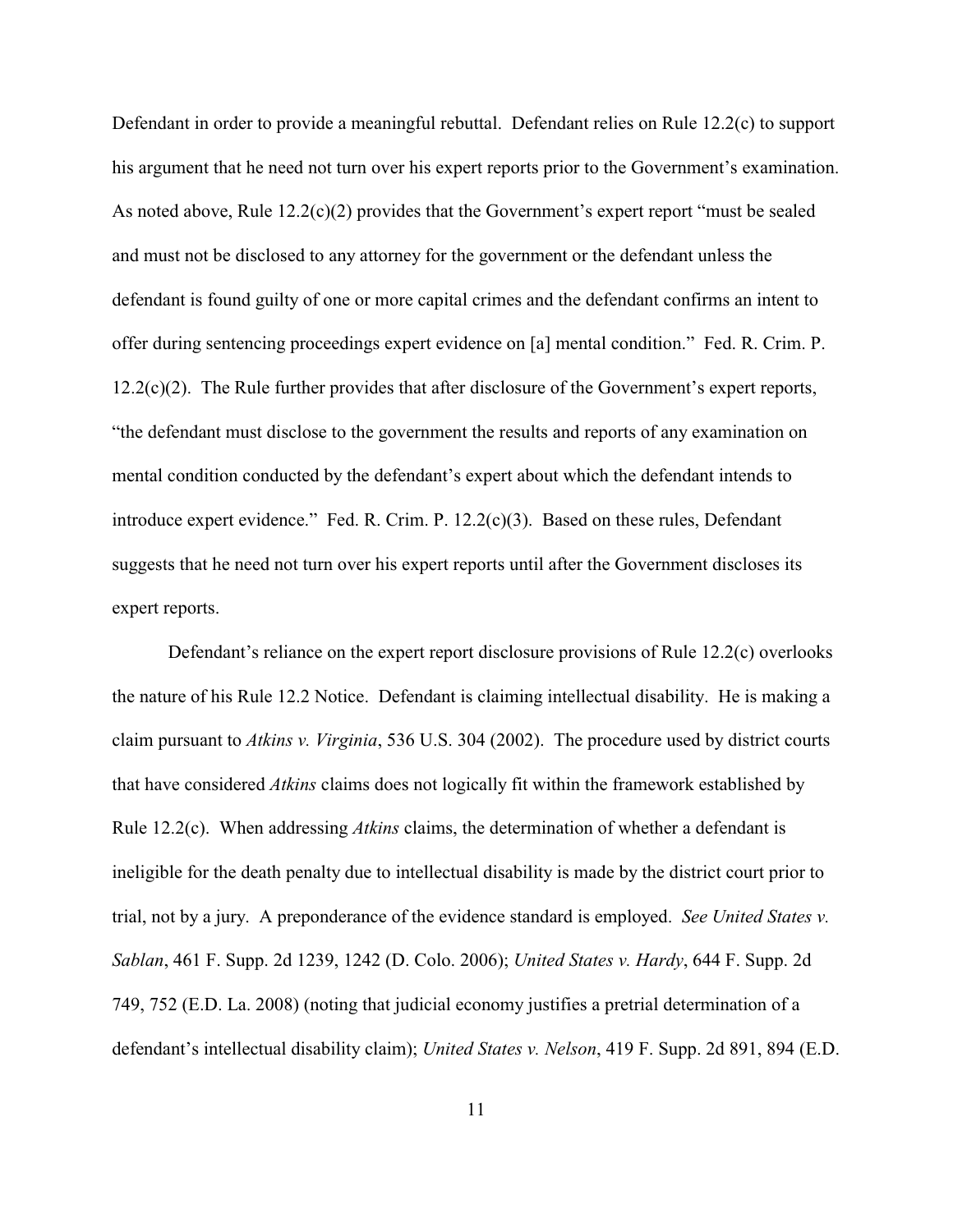La. 2006) ("[T]he issue of [intellectual disability] is the type of threshold issue (somewhat analogous to competency), that is generally committed to the court for pretrial determination."); *Lewis*, 2010 U.S. Dist. LEXIS 138375, at \*2 (noting that defendant's *Atkins* claim should be ruled on by the court and not a jury, and prior to the start of trial).<sup>11</sup> Rule 12.2(c) contemplates the exchange of expert reports after the guilt phase of trial, and only after the defendant has been found guilty of a capital offense. *See* Fed. R. Crim. P. 12.2(c). It would be impossible to have a meaningful pretrial evidentiary hearing to consider Defendant's *Atkins* claim without the exchange of expert reports. Rule 12.2(c)'s provisions related to the disclosure of expert reports obviously cannot apply in cases where a defendant is claiming ineligibility for the death penalty based upon intellectual disability.<sup>12</sup>

Having determined that the Government must be permitted access to Defendant's expert reports before the start of trial, we must next determine when this disclosure should occur. Defendant argues that Defendant's final expert reports should not be disclosed until after the Government's experts have completed their reports. The Government contends that its experts

 $\frac{11}{11}$  Neither Defendant nor the Government contests holding the *Atkins* hearing prior to the start of trial with the district court serving as the fact-finder.

 $12$  Cases applying Rule 12.2(c) require that the exchange of expert reports occur only after the guilt phase of the capital trial. *See, e.g.*, *United States v. Sampson*, 335 F. Supp. 2d 166, 243 (D. Mass. 2004) (noting that the procedure in requiring expert reports to be sealed until after the guilt phase is not constitutionally required, but rather is "designed to avoid litigation over whether the government has made derivative use of the evidence"); *United States v. Minerd*, 197 F. Supp. 2d 272, 277 (W.D. Pa. 2002) (sealing reports of both the government and the defendant until after the guilt phase of trial); *United States v. Beckford*, 962 F. Supp. 748, 763 (E.D. Va. 1997) (expert reports not disclosed to the parties until the defendant is found guilty of a capital offense); *see also United States v. Johnson*, 362 F. Supp. 2d 1043, 1080-81 (N.D. Iowa 2005) (holding that defendant need not disclose its expert reports under Rule 12.2(c) until after the government has disclosed its expert reports). None of these cases, however, address *Atkins* claims, which are determined prior to the start of the guilt phase of trial.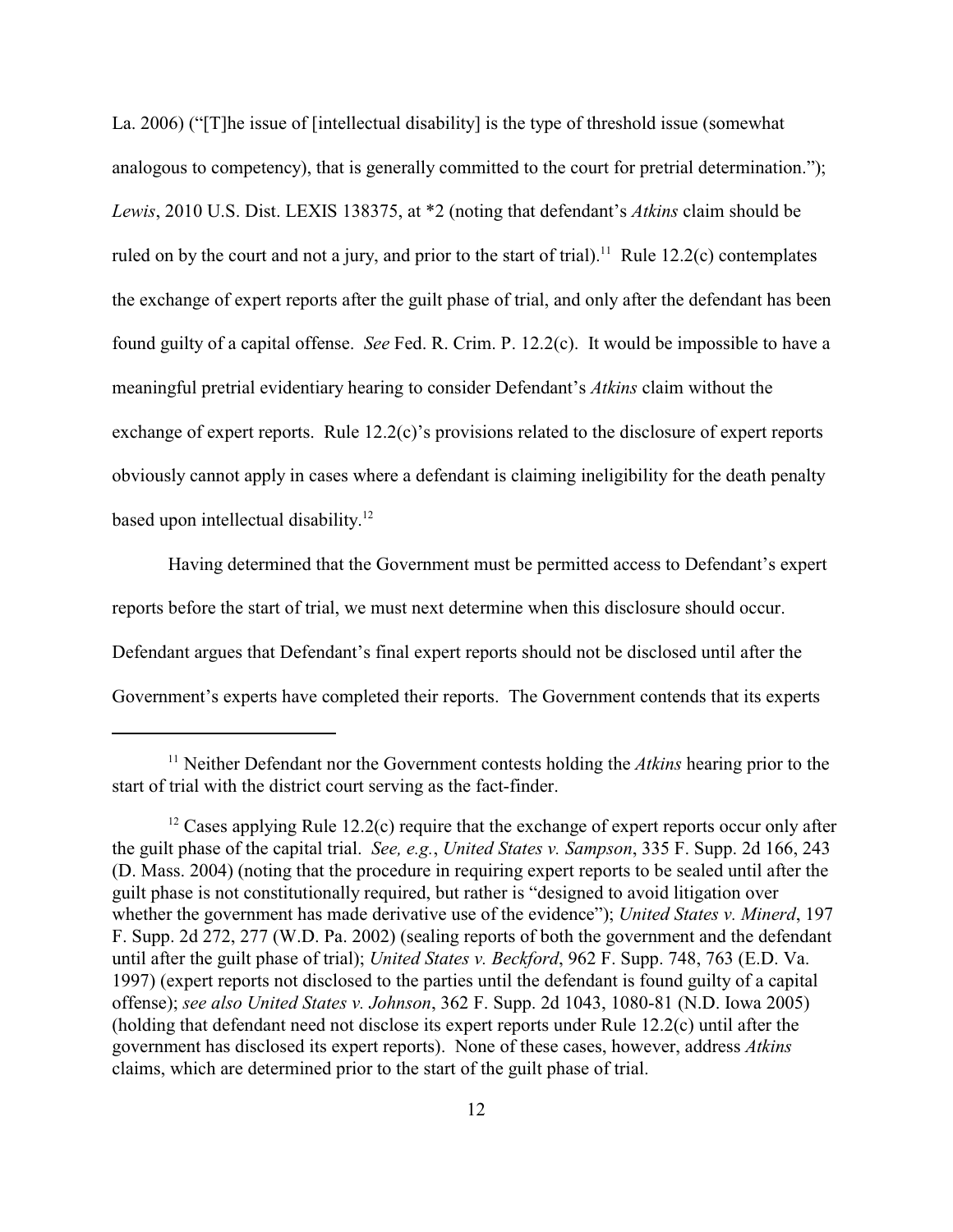should have Defendant's final expert reports before the Government's experts prepare their reports.

It is well-settled that the district court has the discretion to decide the timing of expert discovery disclosures. *See* Fed. R. Crim. P. 12.2(b) advisory committee note ("The [2002] amendment leaves to the court the determination of what procedures should be used for a courtordered examination on the defendant's mental condition (apart from insanity) . . . . Accordingly, the court is given the discretion to specify the procedures to be used."); *Catalan-Roman*, 376 F. Supp. 2d at 117 ("Of course the *punctus temporis* of expert disclosure must remain in the trial court's discretion"); *Beckford*, 962 F. Supp. at 757 (noting that the absence of a comprehensive scheme for pre-trial procedure in a capital case "points strongly to the conclusion that Congress left the control of the pre-trial aspects of capital cases (e.g. discovery matters) with the courts unless it specifically provided otherwise"); *see also United States v. Edelin*, 134 F. Supp. 2d 45, 48 (D.D.C. 2001) (recognizing that the court has authority to regulate procedure and discovery beyond the scope of the Federal Rules of Criminal Procedure); *United States v. Webster*, 162 F.3d 308, 339 (5th Cir. 1998) ("A district court's decisions in overseeing criminal discovery are entitled to great deference."). Indeed, the Federal Rules of Criminal Procedure recognize this discretion. *See* Fed. R. Crim. P. 57(b) (providing that when there is no controlling law, "[a] Judge may regulate practice in any manner consistent with federal law, these rules, and local rules of the district"); *see also Beckford*, 962 F. Supp. at 756 (noting that "it seems rather clear that the inherent powers of the courts to fashion rules of discovery has been incorporated into Fed. R. Crim. P. 57(b)").

In determining the appropriate timing of expert report disclosures, the Court must balance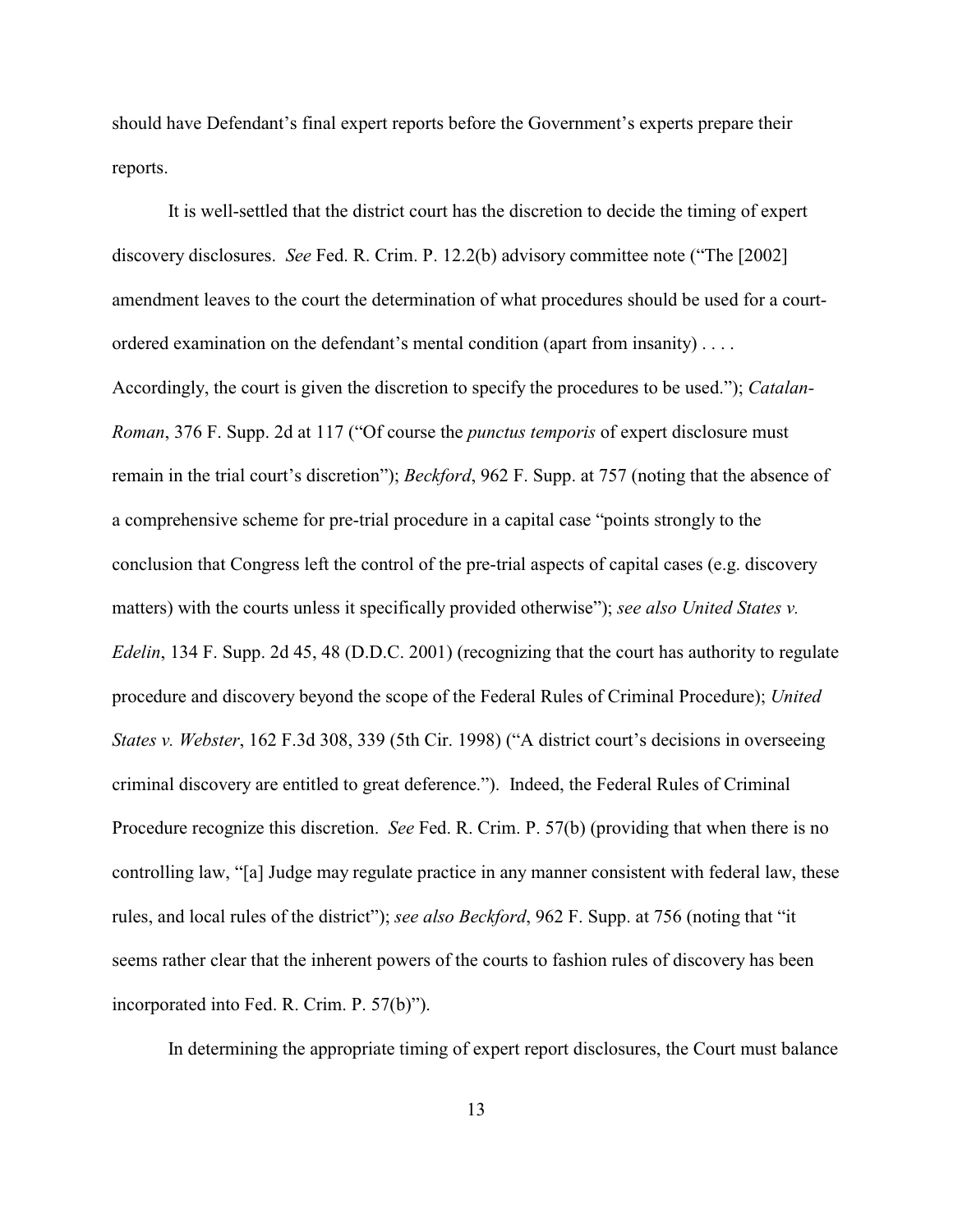various interests and considerations. The Court must consider the Government's right to provide meaningful rebuttal to any mental health evidence offered by Defendant. The FDPA recognizes the Government's right to be afforded a "fair opportunity" for rebuttal. It states:

The government and the defendant shall be permitted to rebut any information received at the [sentencing] hearing, and shall be given a fair opportunity to present argument as to the adequacy of the information to establish the existence of any aggravating or mitigating factor, and as to the appropriateness in the case of imposing a sentence of death.

18 U.S.C. § 3593 $(c)$ .<sup>13</sup> This right to rebut the mental health evidence offered by Defendant would be rendered meaningless if the Government and the Government's experts were not timely provided Defendant's expert reports. *See Catalan-Roman*, 376 F. Supp. 2d at 115 ("[D]isclosure [of defense expert reports] is warranted in order to allow the government to acquire and/or develop its own expert testimony if there is to be some semblance of meaningful expert rebuttal."); *Wilson*, 493 F. Supp. 2d at 356 (stating that disclosure of mental health expert reports and examination results "will serve the purpose of eliminating necessary delay in allowing the Government to adequately prepare its rebuttal case."); *see also Webster*, 162 F.3d at 339 (acknowledging that a district court has the inherent authority under Fed. R. Crim. P. 57(b) to require the defendant to disclose its expert reports and submit to a government psychiatric exam on the government's motion, and that this procedure furthers the goals of providing the government with a fair opportunity for rebuttal and ensuring that the sentence rests on appropriate considerations). We are satisfied that the Government's experts must be permitted to

<sup>&</sup>lt;sup>13</sup> The statute specifically applies to the sentencing hearing. *Atkins* claims and associated *Atkins* hearings are directly related to sentencing since a finding of intellectual disability forecloses a capital sentencing hearing. Clearly, the statute's command to provide meaningful rebuttal should apply to an *Atkins* hearing.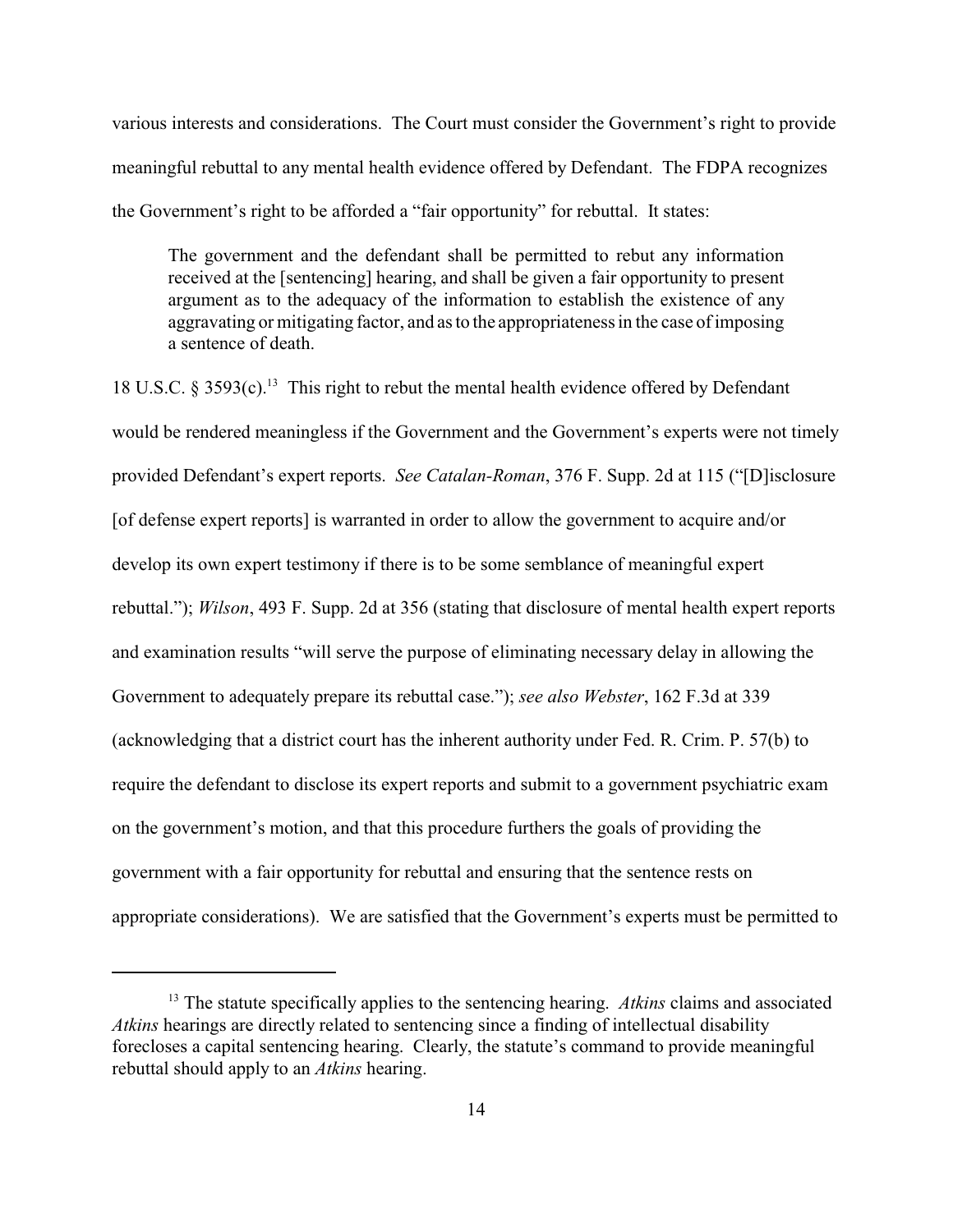review the reports and the examination and testing procedures used by Defendant's experts prior to their examination of Defendant. Meaningful rebuttal means being permitted to test not only the conclusions of Defendant's expert, but also the testing procedures used to reach those conclusions.

The Government's right to the opportunity for meaningful rebuttal is based upon considerations of reliability, accuracy and fairness. These considerations are essential to a sentencing determination in a capital case. "The Eighth Amendment imposes a heightened standard 'for reliability in the determination that death is the appropriate punishment in a specific case.'" *Simmons v. South Carolina*, 512 U.S. 154, 172 (1994) (Souter, J., concurring) (quoting *Woodson v. North Carolina*, 428 U.S. 280, 305 (1976)). The requirement of accurate reliable information when dealing with the death penalty is promoted by providing the Government and its experts with the time and opportunity to prepare a rebuttal.

The Court must consider the problems that postponing the disclosure of Defendant's expert reports to the Government will cause. Trial in this matter is presently scheduled for September 2012. An *Atkins* hearing will need to be scheduled prior to trial. If the Government's experts were to examine Defendant and prepare a report without the benefit of reviewing Defendant's expert reports, they would almost certainly need additional time to subsequently review Defendant's expert reports and revise their reports to properly rebut the defense expert's conclusions and testing procedures. This creates the potential for delay. Again, the right to rebuttal would be rendered meaningless if the Government's expert did not have the opportunity to review and rebut the conclusions reached by, and the testing procedures used by, Defendant's experts. *See Wilson*, 493 F. Supp. 2d at 356 (stating that disclosure of defendant's mental health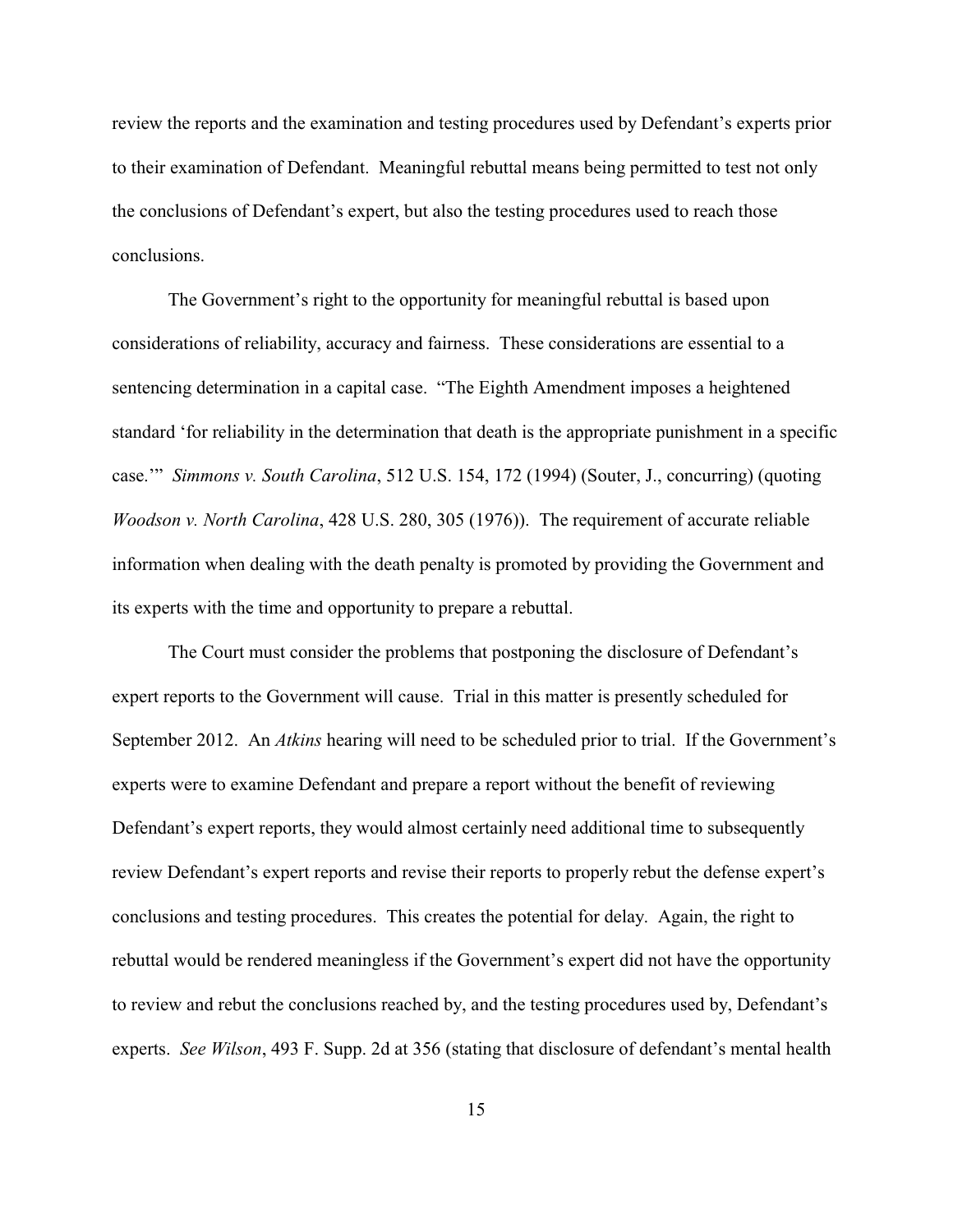evidence "will serve the purpose of eliminating necessary delay in allowing the Government to adequately prepare its rebuttal case.").

We are not unmindful of the fact that the trial schedule here may be disrupted because of Defendant's delay in asserting this *Atkins* claim. Defendant was first indicted in April 2009. (*See* ECF No. 51.) He has had over three years to prepare his defense, including any mental health defense. The testing of Defendant by his experts took place last October. Yet Defendant waited until three months before the start of trial to notify the Government and the Court that he might be asserting an *Atkins* claim and counsel have still not received the experts' final reports. The exchange of Defendant's expert reports now may permit this matter to proceed on schedule. Moreover, the disclosure of Defendant's reports to the Government's firewalled attorney prior to the Government's examination in no way prejudices Defendant. "[A] criminal trial is not 'a poker game in which players enjoy an absolute right to always conceal their cards until played.'" *Catalan-Roman*, 376 F. Supp. 2d at 117 (quoting *Williams v. Florida*, 399 U.S. 78, 82 (1970)).

Finally, the timing of this disclosure will not interfere with Defendant's constitutional rights. Courts have recognized that psychological testing and pretrial discovery of mental health defenses potentially threaten a defendant's Fifth Amendment right against self-incrimination and Sixth Amendment right to effective assistance of legal counsel. *See Estelle v. Smith*, 451 U.S. 454, 462 (1981) (holding that it was a violation of defendant's Fifth Amendment right where defendant's statements made during court-ordered medical examination were used against him during capital sentencing); *id.* (defendant's Sixth Amendment rights were violated where defendant was denied the advice of counsel in deciding whether to submit to psychiatric exam encompassing issue of future dangerousness); *see also Minerd*, 197 F. Supp. 2d at 275. We have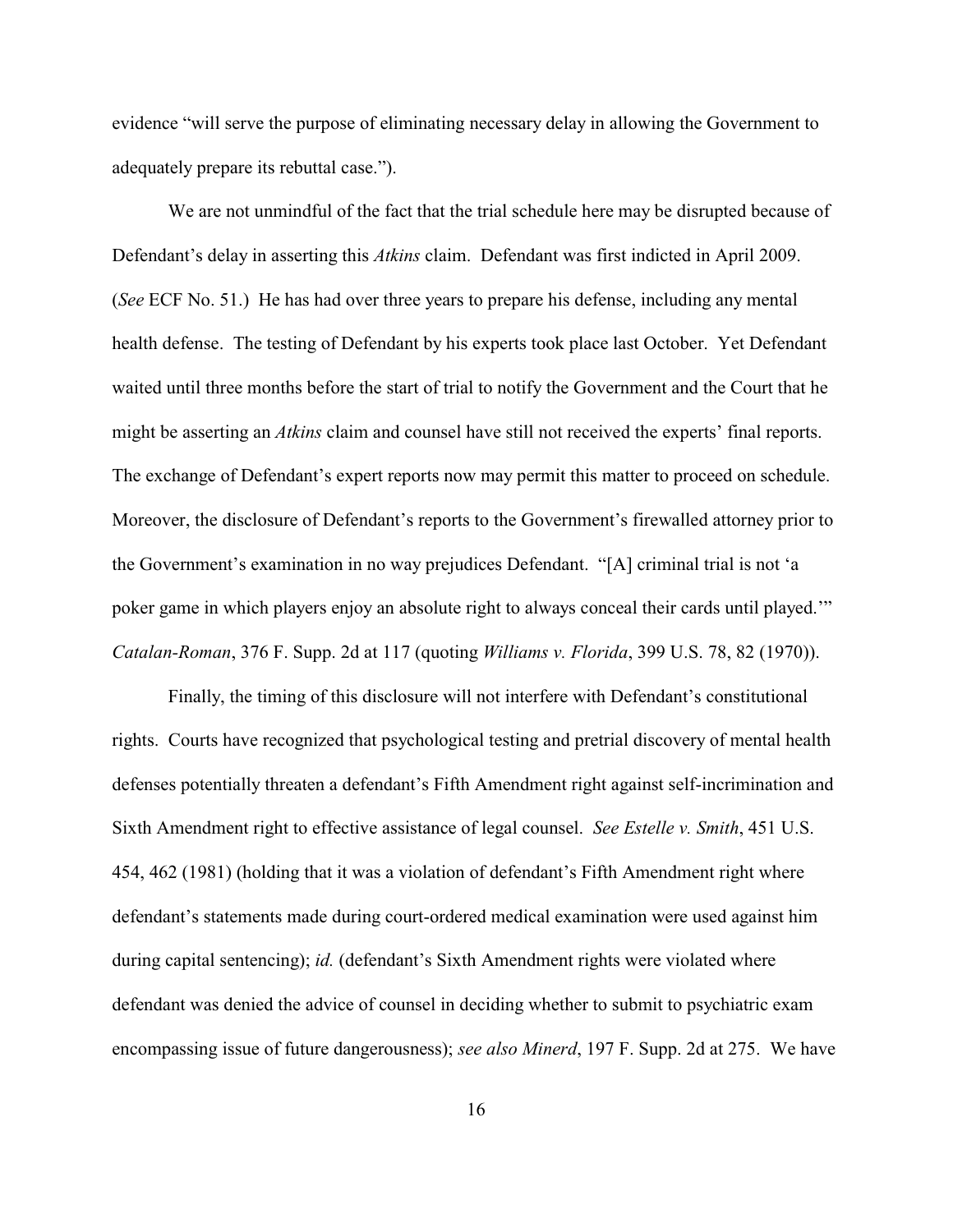entered an Order establishing a firewalled Government attorney for the purpose of handling information, reports and evidence with respect to the psychiatric and psychological testing of Defendant. The firewalled attorney will receive and review all discovery related to Defendant's *Atkins* claim. However, she will not disclose any information related to the *Atkins* claim to the Government's prosecution team. We are satisfied that the use of this firewalled attorney will sufficiently safeguard Defendant's constitutional rights. *See Wilson*, 493 F. Supp. 2d at 356 (stating that use of a firewalled AUSA who will receive the defendant's mental health discovery "protects defendant's rights").

In balancing these interests, we conclude that Defendant must disclose the mental health expert reports related to his *Atkins* claim as soon as possible. We see no problem with allowing the Government's firewalled attorney and experts to receive the reports at this stage in the proceedings. We are advised that Defendant's experts have not yet finalized their reports. We are satisfied that an additional fifteen days is a reasonable time within which Defendant shall provide to the Government the final reports of his mental health experts. Accordingly, on or before July 25, 2012, defense counsel must turn over all expert reports that it intends to rely upon at an *Atkins* hearing to the firewalled attorney for the Government.<sup>14</sup> Given the urgency presented by Defendant's last minute notice that a pretrial *Atkins* hearing would be requested, and given the Court's and the parties' desire to avoid another continuance of trial, Defendant's disclosure of expert reports at this time is clearly appropriate.

<sup>&</sup>lt;sup>14</sup> The Court suggested to defense counsel at the July 2, 2012 status conference that Defendant's expert reports should be turned over to the Government within fifteen days.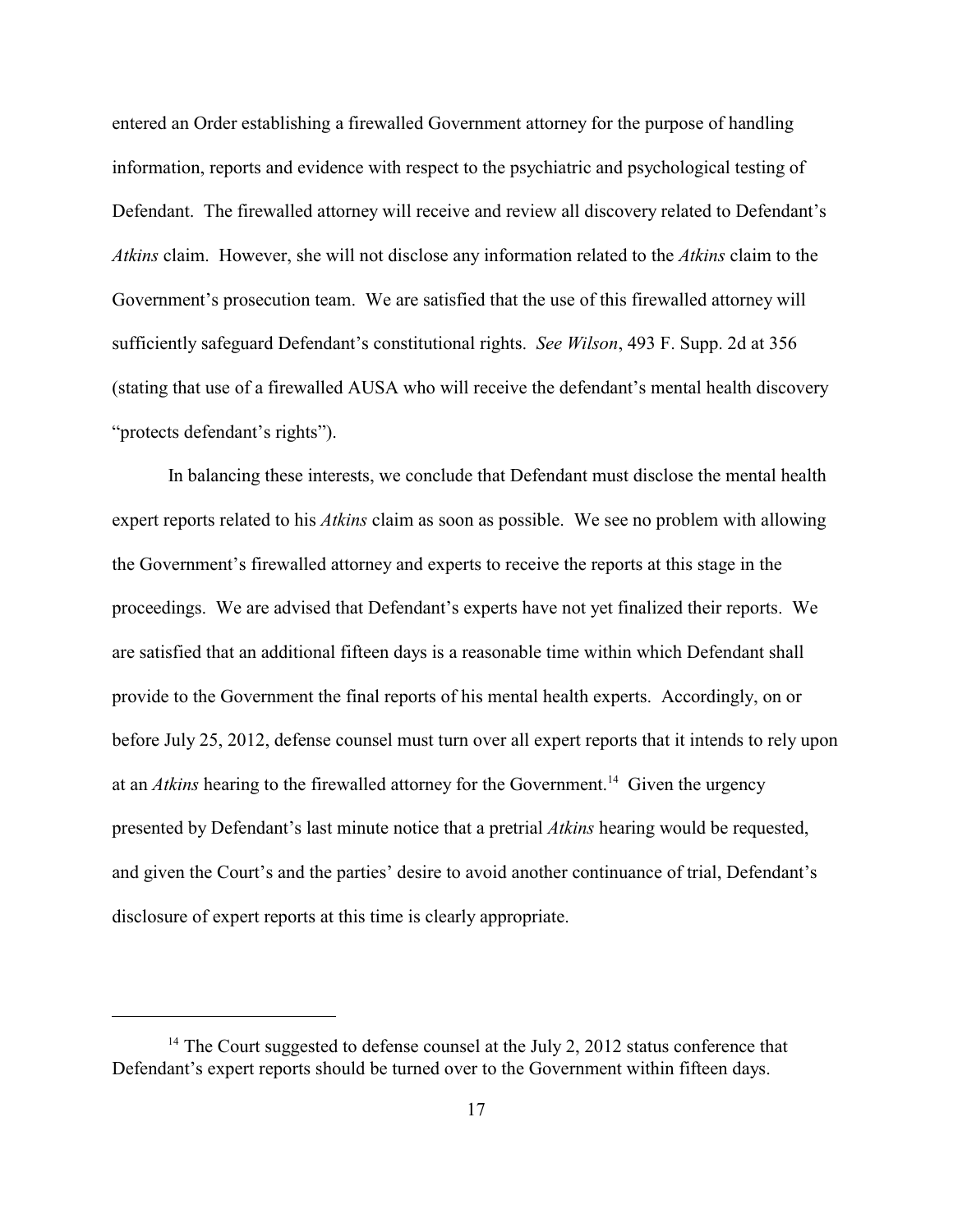# **III. CONCLUSION**

For the foregoing reasons, the Government's Request for Discovery of Defendant Northington's Mental Health Evidence is granted.

An appropriate Order will follow.

**BY THE COURT:**

**R. BARCLAY SURRICK, J.**

**\_\_\_\_\_\_\_\_\_\_\_\_\_\_\_\_\_\_\_\_\_\_\_\_\_\_\_**